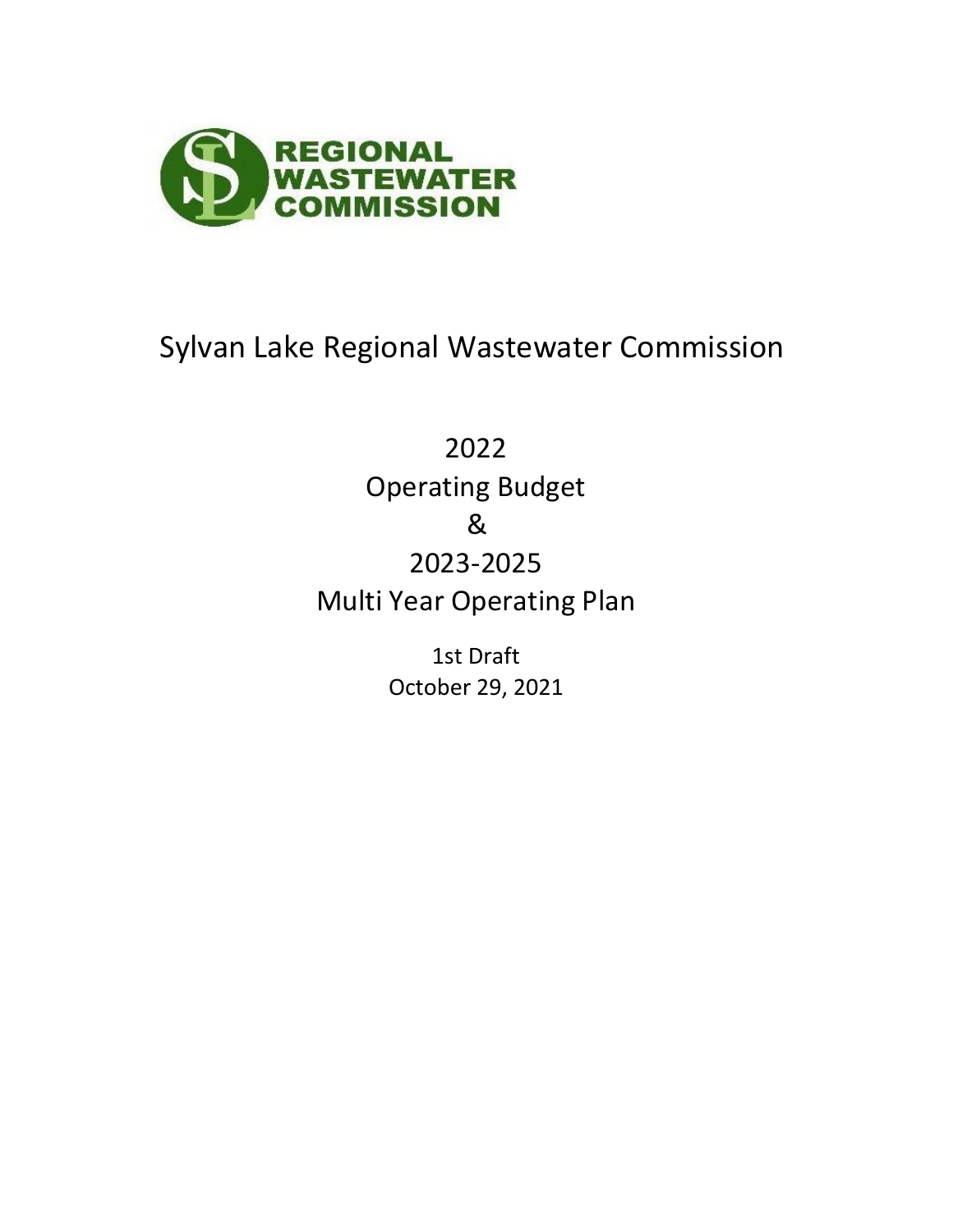# **2022 Operating Budget & 3 Year Operating Plan**

# **Introduction**

Administration has prepared the first draft of the 2022 Operating Budget and the 3 Year Operating Plan covering the years 2023 to 2025.

This is a draft and staff are still collecting information related to future costs. As a result, these plans will be updated prior to final approval and acceptance by the Board.

## **Assumptions**

In preparing these budgets and plans, Administration made a number of assumptions. These include:

- 1. 2.5% default inflation rate, except for utilities which are 5% and insurance which is 8% over the next four years.
- 2. 2.5% increase from City of Red Deer for services over the next 4 years.
- 3. Maintenance budgets updated to reflect expected maintenance in 2021 and indexed for future years.
- 4. Contingencies have been eliminated.
- 5. Budget are set to breakeven. Minimal surpluses are identified in the budget and result due to rounding in the rates.
- 6. The 3-year plan does not include the South Line Connection. Separate rate analysis will be provided in the accompanying agenda item. Depending on direction from the Board this item could be included in the 3-year plan.

# **Details**

The following updates have been made to the 2022 budget and corresponding 3-year plan.

Governance and Administration – See Page 5

- 1. Investment income based on 2021 projected. Minor increase in cash flow expected. Revenue to increase by inflation.
- 2. Reduce expenses by 50% where no expenses incurred in 2020 and 2021. Example Office Supplies.
- 3. 2.5% Inflation adjustment for costs related to 2022-2025 except where noted:
	- a. Insurance increase by 8% per annum for 2022 and beyond.
	- b. Lacombe County contract increases by 2% in 2022 and 2023. Future increases at 2.5%. Future service provider to be determined by the Board.
	- c. Audit services remain unchanged based on 2021 request for proposal.

## Red Deer Transmission System – See Page 6

- 1. Reduce expenses by 50% where no expenses incurred in 2020 and 2021. Example Office **Supplies**
- 2. 2.5% Inflation adjustment for costs related to 2022-2025 except where noted:
	- a. Insurance increase by 8% per annum for 2022 and beyond.
	- b. Lacombe County contract increases by 2% in 2022 and 2023. Future increases at 2.5%. Future service provider to be determined by the Board.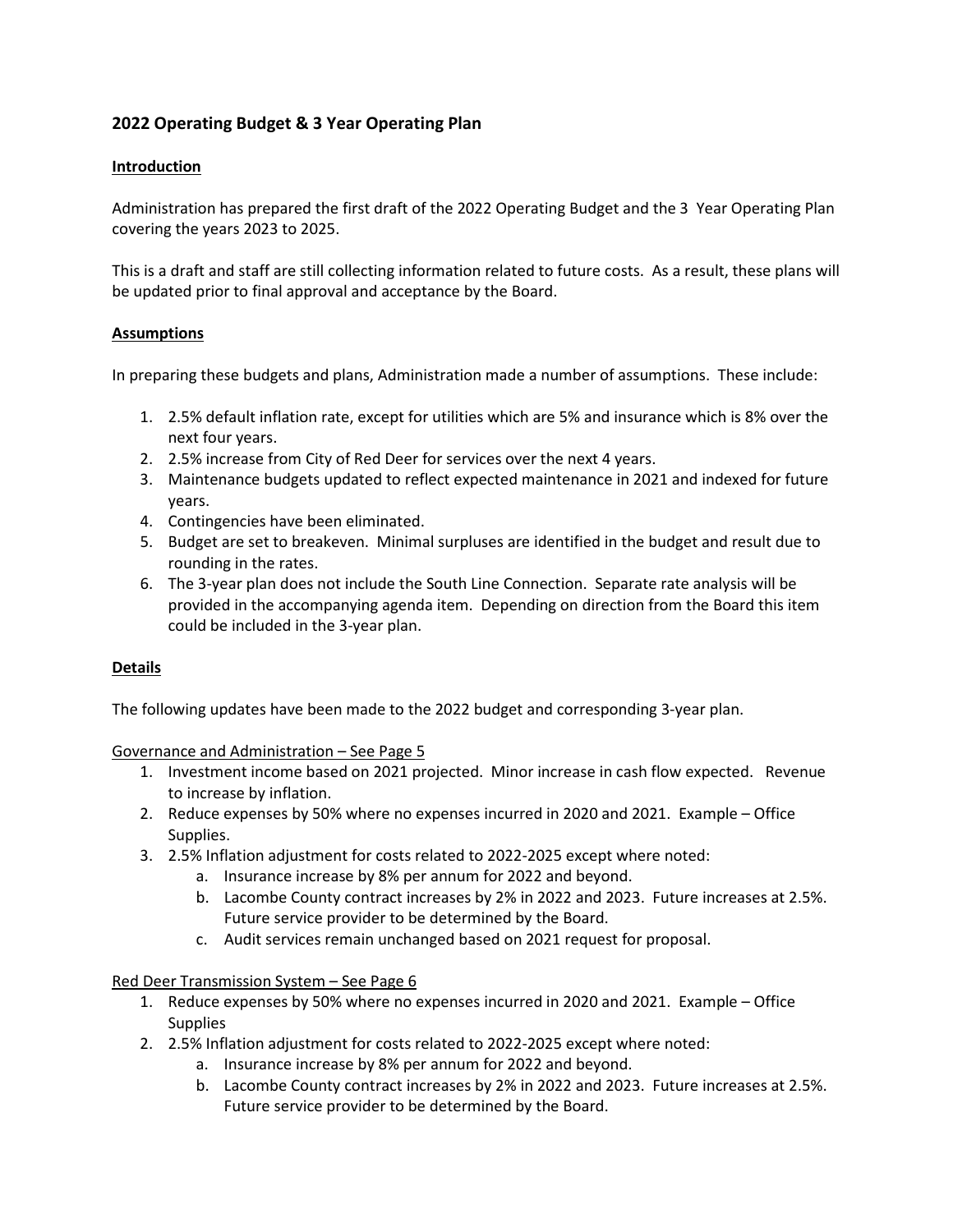- 3. Increase Engineering General by \$500 to cover process and SCADA issues
- 4. Adjust County Operations budget. Reduce from \$134,204 to \$110,018 and redirect to Northshore System from 75% to 62% of budgeted total hours from 2021.
- 5. Increase Location Services to include trace wire locating for One Calls \$5,500
- 6. Consolidate repair budgets for Lift station into one. Budget based on annual maintenance schedule. Increase from \$48,500 to \$113,304.
- 7. Increase estimate for odour management chemicals to reflect expected 2021 actual volumes.
- 8. Electricity and natural gas increase by 5% per year to reflect increased volumes and delivery service charges. Electricity is expected to be lower than 2021 actuals due to the lower supply price entered into in September, 201.
- 9. Consolidate repair budgets for OMF into one. Budget based on annual maintenance schedule. Increase from \$1,530 to \$12,950
- 10. Debt servicing includes borrowing for Stage 4 project. Currently assumes full year repayment in 2022 at the current budget borrowing of \$1,012,000.

# Lakeshore Transmission System – See Page 7

- 1. Includes operations of new Blissful Beach Lift Station as of January  $1<sup>st</sup>$ .
- 2. 2.5% Inflation adjustment for costs related to 2022-2025 except where noted:
	- a. Insurance increase by 8% per annum for 2022 and beyond.
	- b. Lacombe County contract increases by 2% in 2022 and 2023. Future increases at 2.5%. Future service provider to be determined by the Board.
- 3. Include \$1,500 for property insurance for Blissful Beach Lift Station
- 4. Adjust County Operations budget. Increase from \$43,858 to \$68,832 and redirected from Red Deer System. Allocation increases from 25% to 38% of budgeted total hours based on 2021 costs to date.
- 5. Adjust County Operations budget to account for additional inspections of Blissful Beach Lift Station - \$10,000
- 6. Increase line locates from \$824 to \$4,000 for additional line as well trace wire locates.
- 7. Remove contingency of \$1,418
- 8. Increase north shore main line expenses to account for flushing of new line extension Increase from \$12,500 to \$18,000
- 9. Create new facility budget for Blissful Beach lift station. Includes cost for SCADA, maintenance, odour management chemicals and electricity. Total budget starting in 2022 is 40,400.
- 10. Update North Shore Lift Station Budget
	- a. Increase maintenance to reflect preventative maintenance program Increase of \$11,720
	- b. Increase odour management chemicals to accommodate increased flow from Sunbreaker Cove from \$5,000 to \$20,900.
	- c. Update electricity to include new electricity supply price, additional flows from Blissful Beach lift and 5% increase for delivery charges

# Wastewater Volumes – See Page 8

- 1. Members Volumes
	- a. New line operational January 2022.
	- b. 2022 Lacombe County volumes based on project actuals for 2021 from actuals.
	- c. 2022 Sunbreaker Cove based on 100 units at 68 m3 per day.
	- d. Future growth of 2.5% for Sylvan Lake and 1% for other members and SRS services.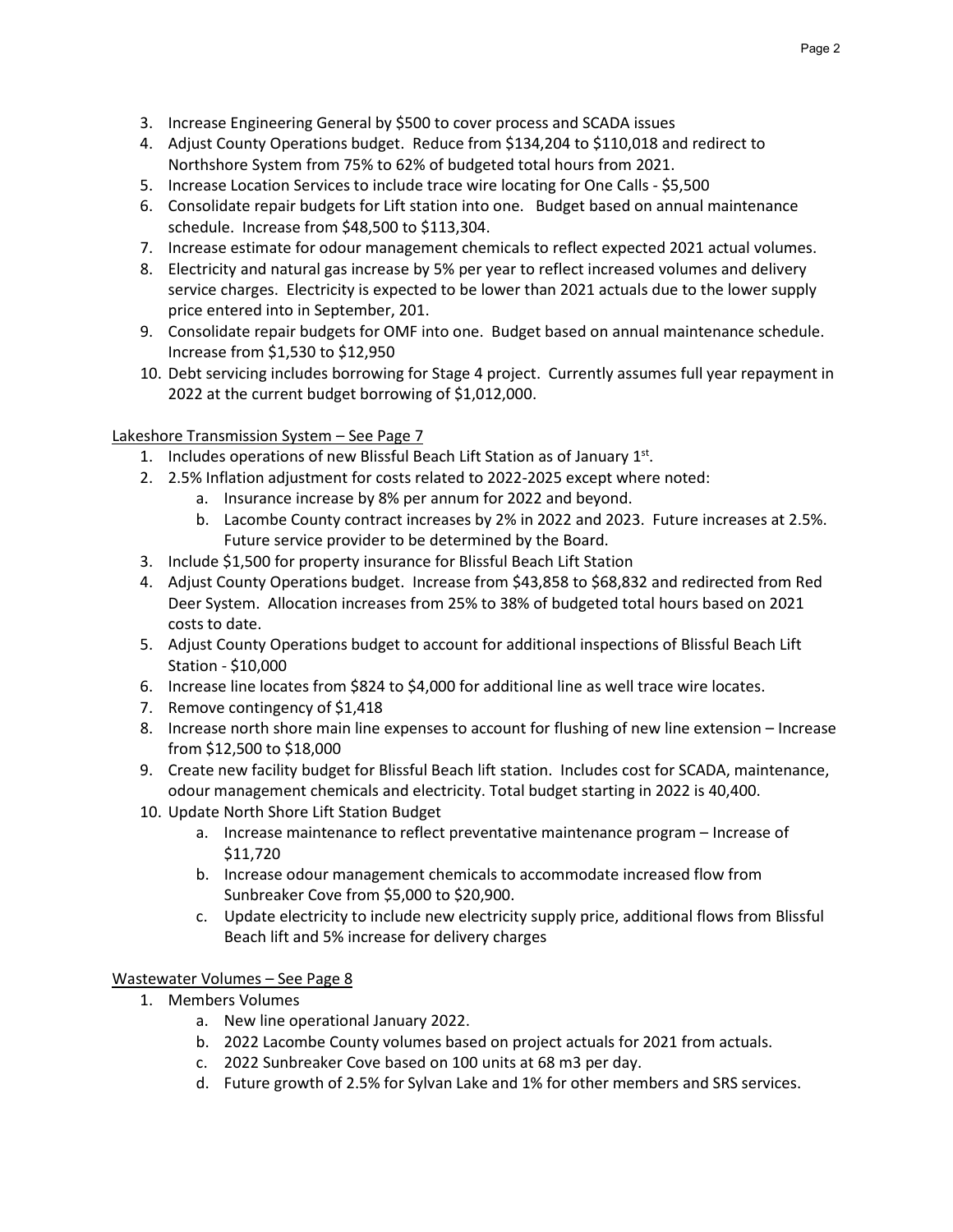- e. Septage Receiving Station volumes reduced by Lacombe County volumes now collected at Blissful Beach. Future rates
- 2. City of Red Deer Rate 2.5% increase each year over 4-year period.
- 3. Town of Sylvan Lake Rate 2.5% increase per year over 4-year period.
- 4. Reduce non-spec volumes from 10,000 m3 to 1,000 m3

## Rate Calculation – See Page 9

- 1. To budget as close to possible to zero both the Sylvan and North Shore rates have been adjusted downward.
- 2. Sylvan Lake rate will increase from \$1.81 per m3 to \$1.89 per m3, an increase of 4.4%
- 3. North Shore rate will increase from \$2.99 per m3 to \$3.08 per m3, an increase of 3.0%
- 4. Septage Receiving Station rates are proposed to increase by 2.5% per year from \$7 to \$7.18 per m3 in 2022.
- 5. Rates for 2023 are identified at \$1.91 per m3 for Sylvan Lake and 3.07 per m3 for North Shore Customers.
- 6. Rates for 2024 and 2025 are to be harmonized into a single rate, with projected rats at \$2.01 and \$2.04 respectively.

## Debentures – See Page 10

- 1. Assumes Stage 4 is completed on budget and Commission's obligation is entirely debt financed. With payments starting in 2022.
- 2. With Lacombe County and Sunbreaker Cover connecting, these communities would no longer be contributing the annual debt servicing payment. The 2022 and subsequent years reflect this change.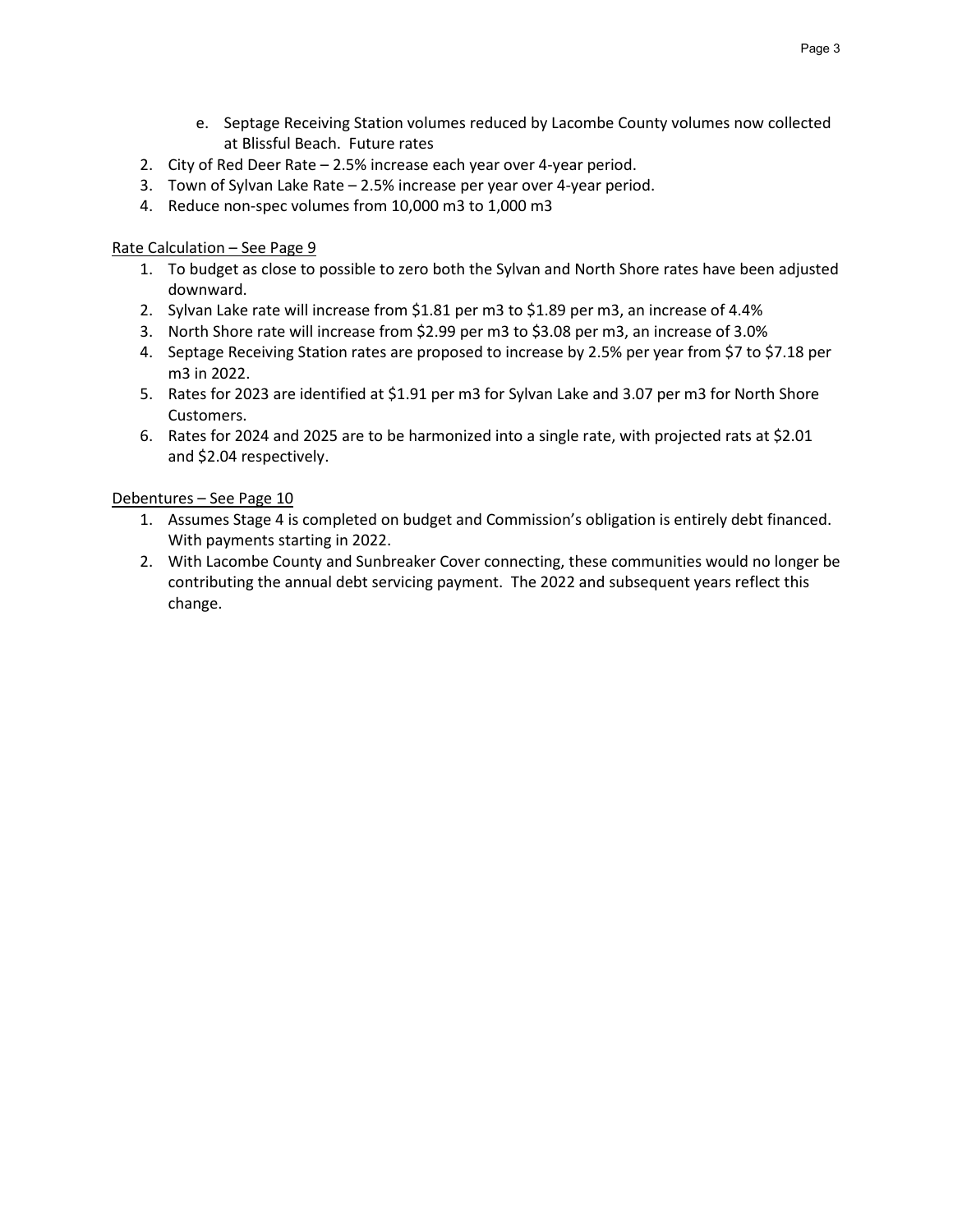# 2022-2025 - Multi Year Budget

Summary

|                                      | 2022<br><b>Budget</b> |    | 2023<br>Projected |         | 2024<br>Projected |             | 2025<br>Projected |           |             |  |  |
|--------------------------------------|-----------------------|----|-------------------|---------|-------------------|-------------|-------------------|-----------|-------------|--|--|
| Revenue                              |                       |    |                   |         |                   |             |                   |           |             |  |  |
| <b>Member Contributions</b>          |                       |    |                   |         |                   |             |                   |           |             |  |  |
| Governance & Admin Recovery          | Sch 1                 | \$ | 68,278            | \$      | 69,638            | \$          | 71,320            | \$        | 73,055      |  |  |
| <b>Debenture Payment Recovery</b>    | Sch 6                 |    | 18,099            |         | 18,099            |             | 18,099            |           | 18,099      |  |  |
| <b>Total Recoveries</b>              |                       |    | 86,378            |         | 87,737            |             | 89,420            |           | 91,154      |  |  |
| <b>Wastewater Sales</b>              |                       |    |                   |         |                   |             |                   |           |             |  |  |
| <b>Receiving Station</b>             | Sch <sub>5</sub>      |    | 243,681           |         | 246,118           |             | 248,579           |           | 251,065     |  |  |
| <b>Members</b>                       | Sch <sub>5</sub>      |    | 3,241,683         |         | 3,353,168         |             | 3,479,794         | 3,617,100 |             |  |  |
| <b>Total Sales</b>                   |                       |    | 3,485,364         |         | 3,599,286         |             | 3,728,373         |           | 3,868,165   |  |  |
| <b>Total Revenues</b>                |                       |    | \$3,571,742       |         | \$3,687,023       | \$3,817,793 |                   |           | \$3,959,319 |  |  |
| <b>Expenses</b>                      |                       |    |                   |         |                   |             |                   |           |             |  |  |
| <b>Governance and Administration</b> |                       |    |                   |         |                   |             |                   |           |             |  |  |
| <b>Board</b>                         | Sch 1                 | \$ | 750               | $\zeta$ | 750               | $\zeta$     | 750               | $\zeta$   | 750         |  |  |
| Administration                       | Sch 1                 |    | 135,057           |         | 137,775           |             | 141,140           |           | 144,610     |  |  |
| <b>Total Gov and Admin</b>           |                       |    | 135,807           |         | 138,525           |             | 141,890           |           | 145,360     |  |  |
| <b>Wastewater Operations</b>         |                       |    |                   |         |                   |             |                   |           |             |  |  |
| <b>Red Deer Transmission System</b>  | Sch <sub>2</sub>      |    | 3,154,039         |         | 3,260,450         |             | 3,383,751         |           | 3,512,942   |  |  |
| Lakeshore Transmission System        | Sch <sub>3</sub>      |    | 276,058           |         | 284,017           |             | 292,243           |           | 300,748     |  |  |
| <b>Total Operations</b>              |                       |    | 3,430,097         |         | 3,544,466         |             | 3,675,994         |           | 3,813,690   |  |  |
| <b>Total Expenses</b>                |                       |    | \$3,565,904       |         | \$3,682,992       |             | \$3,817,885       |           | \$3,959,050 |  |  |
| <b>Net Surplus (Deficit)</b>         |                       | \$ | 5,838             | \$      | $4,031 - $$       |             | 92                | \$        | 269         |  |  |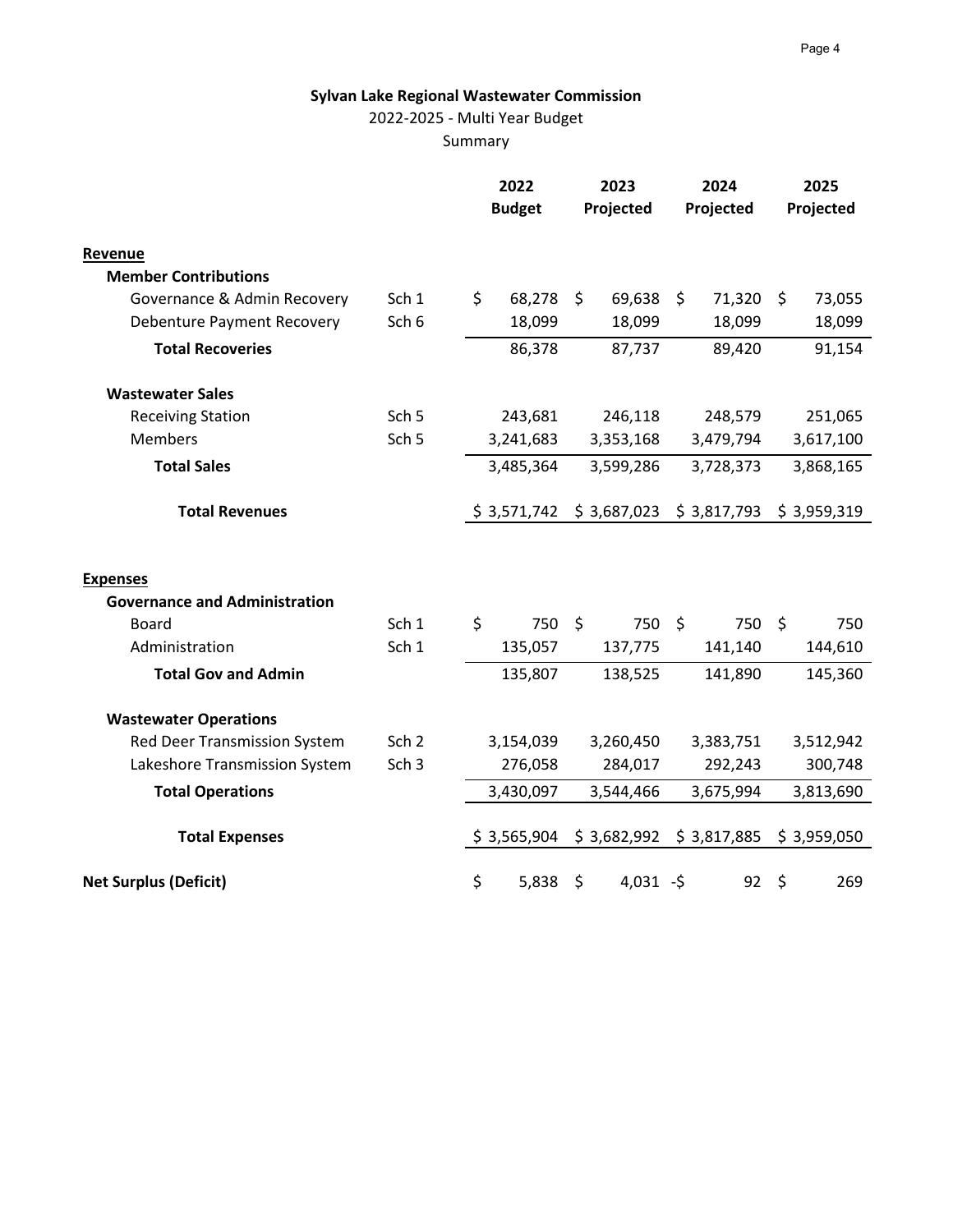#### **Sylvan Lake Regional Wastewater Commission** 2022-2025 - Multi Year Budget

Schedule 1 - Governance and Administration

| <b>Budget</b><br>Projected<br>Projected<br>Projected<br>Revenue<br><b>Member Contributions</b><br>Governance & Admin Recovery<br>12.5% \$<br>Town of Sylvan Lake<br>7,285<br>7,423<br>7,602<br>\$<br>7,786<br>Ş<br>\$.<br>12.5% \$<br>\$<br>\$<br>\$<br>SV of Birchcliff<br>7,285<br>7,423<br>7,602<br>7,786<br>SV of Half Moon Bay<br>12.5% \$<br>7,285<br>\$<br>7,423<br>\$<br>7,602<br>\$<br>7,786<br>\$<br>\$<br>\$<br>\$<br>SV of Jarvis Bay<br>12.5%<br>7,285<br>7,423<br>7,602<br>7,786<br>$12.5\%$ \$<br>7,285<br>\$<br>7,423<br>\$<br>7,602<br>\$<br>SV of Norglenwold<br>7,786<br>SV of Sunbreaker Cove<br>\$<br>\$<br>\$<br>12.5%<br>\$<br>7,285<br>7,423<br>7,602<br>7,786<br>\$<br>12.5%<br>\$<br>\$<br>\$<br>Lacombe County<br>7,285<br>7,423<br>7,602<br>7,786<br>\$<br>12.5% \$<br>7,285<br>\$<br>\$<br><b>Red Deer County</b><br>7,423<br>7,602<br>7,786<br>58,278<br>59,388<br>60,814<br>62,286<br>Subtotal - Governance Recovery<br>Investment<br>\$<br>10,000<br>10,250<br>10,506<br>\$<br>10,769<br>\$<br>\$.<br>Ś<br>68,278<br>\$<br>69,638<br>\$<br>71,320<br>\$<br><b>Total Revenues</b><br>73,055<br><b>Expenses</b><br><b>Commission Board</b><br>\$<br>\$<br>\$<br>\$<br><b>Board Honoraria</b><br>Chair Honoraria<br>500<br>500<br>500<br>Mileage and Travel<br>500<br><b>Accommodations and Meals</b><br>250<br>250<br>250<br>250<br>Insurance<br>$\overline{\phantom{a}}$<br>$\overline{a}$<br>÷,<br>ä,<br>\$<br>\$<br>\$<br>\$<br>750<br><b>Total Board Expenses</b><br>750<br>750<br>750<br><b>General Administrative Services</b><br>Administration<br>\$<br>\$<br>\$<br>\$<br><b>Training and Education</b><br>60<br>60<br>60<br>Postage, Courier, Freight<br>60<br>Telephone<br>Internet, Data Lines<br>Advertising, Promotion<br>250<br>250<br>250<br>250<br>150<br>150<br>Membership / Registration<br>150<br>150<br>License and Permits<br>2,000<br>2,050<br>2,101<br>2,154<br>4,951<br>4,244<br>4,584<br>5,347<br>Insurance<br>Audit<br>10,500<br>10,500<br>10,500<br>10,500<br>2,000<br>2,000<br>2,000<br>2,000<br>Legal<br><b>Other Professional Services</b><br>1,538<br>1,576<br>1,615<br>1,656<br><b>Other Technical Services</b><br>1,051<br>1,077<br>1,025<br>1,104<br>Lacombe County Services<br>111,990<br>114,230<br>117,086<br>120,013<br>Computer, Electronic Equipment<br>250<br>256<br>263<br>269<br><b>Office Supplies</b><br>250<br>256<br>263<br>269<br>525<br>500<br>513<br>538<br>Office Equipment<br>Repair, Maintenance Parts<br>Consumables, Small Tools<br>Bank Charges & Short Term Interest<br>300<br>300<br>300<br>300<br>135,057<br>137,775<br>141,140<br>144,610<br>\$135,057<br>\$137,775<br>\$141,140<br><b>Total Administration</b><br>\$144,610<br>\$135,807<br>\$141,890<br>\$138,525<br>\$145,360<br><b>Total Governance and Administration</b><br>50% -\$ 67,528 -\$ 68,888 -\$ 70,570 -\$ 72,305<br><b>Less 50% Administration from Rates</b><br><b>Governance and Administration Recovery</b><br>$$68,278$$ \$ 69,638 \$ 71,320 \$ 73,055 |  | 2022 | 2023 | 2024 |  |  | 2025 |  |  |
|-----------------------------------------------------------------------------------------------------------------------------------------------------------------------------------------------------------------------------------------------------------------------------------------------------------------------------------------------------------------------------------------------------------------------------------------------------------------------------------------------------------------------------------------------------------------------------------------------------------------------------------------------------------------------------------------------------------------------------------------------------------------------------------------------------------------------------------------------------------------------------------------------------------------------------------------------------------------------------------------------------------------------------------------------------------------------------------------------------------------------------------------------------------------------------------------------------------------------------------------------------------------------------------------------------------------------------------------------------------------------------------------------------------------------------------------------------------------------------------------------------------------------------------------------------------------------------------------------------------------------------------------------------------------------------------------------------------------------------------------------------------------------------------------------------------------------------------------------------------------------------------------------------------------------------------------------------------------------------------------------------------------------------------------------------------------------------------------------------------------------------------------------------------------------------------------------------------------------------------------------------------------------------------------------------------------------------------------------------------------------------------------------------------------------------------------------------------------------------------------------------------------------------------------------------------------------------------------------------------------------------------------------------------------------------------------------------------------------------------------------------------------------------------------------------------------------------------------------------------------------------------------------------------------------------------------------------------------------------------------------------------------------|--|------|------|------|--|--|------|--|--|
|                                                                                                                                                                                                                                                                                                                                                                                                                                                                                                                                                                                                                                                                                                                                                                                                                                                                                                                                                                                                                                                                                                                                                                                                                                                                                                                                                                                                                                                                                                                                                                                                                                                                                                                                                                                                                                                                                                                                                                                                                                                                                                                                                                                                                                                                                                                                                                                                                                                                                                                                                                                                                                                                                                                                                                                                                                                                                                                                                                                                                       |  |      |      |      |  |  |      |  |  |
|                                                                                                                                                                                                                                                                                                                                                                                                                                                                                                                                                                                                                                                                                                                                                                                                                                                                                                                                                                                                                                                                                                                                                                                                                                                                                                                                                                                                                                                                                                                                                                                                                                                                                                                                                                                                                                                                                                                                                                                                                                                                                                                                                                                                                                                                                                                                                                                                                                                                                                                                                                                                                                                                                                                                                                                                                                                                                                                                                                                                                       |  |      |      |      |  |  |      |  |  |
|                                                                                                                                                                                                                                                                                                                                                                                                                                                                                                                                                                                                                                                                                                                                                                                                                                                                                                                                                                                                                                                                                                                                                                                                                                                                                                                                                                                                                                                                                                                                                                                                                                                                                                                                                                                                                                                                                                                                                                                                                                                                                                                                                                                                                                                                                                                                                                                                                                                                                                                                                                                                                                                                                                                                                                                                                                                                                                                                                                                                                       |  |      |      |      |  |  |      |  |  |
|                                                                                                                                                                                                                                                                                                                                                                                                                                                                                                                                                                                                                                                                                                                                                                                                                                                                                                                                                                                                                                                                                                                                                                                                                                                                                                                                                                                                                                                                                                                                                                                                                                                                                                                                                                                                                                                                                                                                                                                                                                                                                                                                                                                                                                                                                                                                                                                                                                                                                                                                                                                                                                                                                                                                                                                                                                                                                                                                                                                                                       |  |      |      |      |  |  |      |  |  |
|                                                                                                                                                                                                                                                                                                                                                                                                                                                                                                                                                                                                                                                                                                                                                                                                                                                                                                                                                                                                                                                                                                                                                                                                                                                                                                                                                                                                                                                                                                                                                                                                                                                                                                                                                                                                                                                                                                                                                                                                                                                                                                                                                                                                                                                                                                                                                                                                                                                                                                                                                                                                                                                                                                                                                                                                                                                                                                                                                                                                                       |  |      |      |      |  |  |      |  |  |
|                                                                                                                                                                                                                                                                                                                                                                                                                                                                                                                                                                                                                                                                                                                                                                                                                                                                                                                                                                                                                                                                                                                                                                                                                                                                                                                                                                                                                                                                                                                                                                                                                                                                                                                                                                                                                                                                                                                                                                                                                                                                                                                                                                                                                                                                                                                                                                                                                                                                                                                                                                                                                                                                                                                                                                                                                                                                                                                                                                                                                       |  |      |      |      |  |  |      |  |  |
|                                                                                                                                                                                                                                                                                                                                                                                                                                                                                                                                                                                                                                                                                                                                                                                                                                                                                                                                                                                                                                                                                                                                                                                                                                                                                                                                                                                                                                                                                                                                                                                                                                                                                                                                                                                                                                                                                                                                                                                                                                                                                                                                                                                                                                                                                                                                                                                                                                                                                                                                                                                                                                                                                                                                                                                                                                                                                                                                                                                                                       |  |      |      |      |  |  |      |  |  |
|                                                                                                                                                                                                                                                                                                                                                                                                                                                                                                                                                                                                                                                                                                                                                                                                                                                                                                                                                                                                                                                                                                                                                                                                                                                                                                                                                                                                                                                                                                                                                                                                                                                                                                                                                                                                                                                                                                                                                                                                                                                                                                                                                                                                                                                                                                                                                                                                                                                                                                                                                                                                                                                                                                                                                                                                                                                                                                                                                                                                                       |  |      |      |      |  |  |      |  |  |
|                                                                                                                                                                                                                                                                                                                                                                                                                                                                                                                                                                                                                                                                                                                                                                                                                                                                                                                                                                                                                                                                                                                                                                                                                                                                                                                                                                                                                                                                                                                                                                                                                                                                                                                                                                                                                                                                                                                                                                                                                                                                                                                                                                                                                                                                                                                                                                                                                                                                                                                                                                                                                                                                                                                                                                                                                                                                                                                                                                                                                       |  |      |      |      |  |  |      |  |  |
|                                                                                                                                                                                                                                                                                                                                                                                                                                                                                                                                                                                                                                                                                                                                                                                                                                                                                                                                                                                                                                                                                                                                                                                                                                                                                                                                                                                                                                                                                                                                                                                                                                                                                                                                                                                                                                                                                                                                                                                                                                                                                                                                                                                                                                                                                                                                                                                                                                                                                                                                                                                                                                                                                                                                                                                                                                                                                                                                                                                                                       |  |      |      |      |  |  |      |  |  |
|                                                                                                                                                                                                                                                                                                                                                                                                                                                                                                                                                                                                                                                                                                                                                                                                                                                                                                                                                                                                                                                                                                                                                                                                                                                                                                                                                                                                                                                                                                                                                                                                                                                                                                                                                                                                                                                                                                                                                                                                                                                                                                                                                                                                                                                                                                                                                                                                                                                                                                                                                                                                                                                                                                                                                                                                                                                                                                                                                                                                                       |  |      |      |      |  |  |      |  |  |
|                                                                                                                                                                                                                                                                                                                                                                                                                                                                                                                                                                                                                                                                                                                                                                                                                                                                                                                                                                                                                                                                                                                                                                                                                                                                                                                                                                                                                                                                                                                                                                                                                                                                                                                                                                                                                                                                                                                                                                                                                                                                                                                                                                                                                                                                                                                                                                                                                                                                                                                                                                                                                                                                                                                                                                                                                                                                                                                                                                                                                       |  |      |      |      |  |  |      |  |  |
|                                                                                                                                                                                                                                                                                                                                                                                                                                                                                                                                                                                                                                                                                                                                                                                                                                                                                                                                                                                                                                                                                                                                                                                                                                                                                                                                                                                                                                                                                                                                                                                                                                                                                                                                                                                                                                                                                                                                                                                                                                                                                                                                                                                                                                                                                                                                                                                                                                                                                                                                                                                                                                                                                                                                                                                                                                                                                                                                                                                                                       |  |      |      |      |  |  |      |  |  |
|                                                                                                                                                                                                                                                                                                                                                                                                                                                                                                                                                                                                                                                                                                                                                                                                                                                                                                                                                                                                                                                                                                                                                                                                                                                                                                                                                                                                                                                                                                                                                                                                                                                                                                                                                                                                                                                                                                                                                                                                                                                                                                                                                                                                                                                                                                                                                                                                                                                                                                                                                                                                                                                                                                                                                                                                                                                                                                                                                                                                                       |  |      |      |      |  |  |      |  |  |
|                                                                                                                                                                                                                                                                                                                                                                                                                                                                                                                                                                                                                                                                                                                                                                                                                                                                                                                                                                                                                                                                                                                                                                                                                                                                                                                                                                                                                                                                                                                                                                                                                                                                                                                                                                                                                                                                                                                                                                                                                                                                                                                                                                                                                                                                                                                                                                                                                                                                                                                                                                                                                                                                                                                                                                                                                                                                                                                                                                                                                       |  |      |      |      |  |  |      |  |  |
|                                                                                                                                                                                                                                                                                                                                                                                                                                                                                                                                                                                                                                                                                                                                                                                                                                                                                                                                                                                                                                                                                                                                                                                                                                                                                                                                                                                                                                                                                                                                                                                                                                                                                                                                                                                                                                                                                                                                                                                                                                                                                                                                                                                                                                                                                                                                                                                                                                                                                                                                                                                                                                                                                                                                                                                                                                                                                                                                                                                                                       |  |      |      |      |  |  |      |  |  |
|                                                                                                                                                                                                                                                                                                                                                                                                                                                                                                                                                                                                                                                                                                                                                                                                                                                                                                                                                                                                                                                                                                                                                                                                                                                                                                                                                                                                                                                                                                                                                                                                                                                                                                                                                                                                                                                                                                                                                                                                                                                                                                                                                                                                                                                                                                                                                                                                                                                                                                                                                                                                                                                                                                                                                                                                                                                                                                                                                                                                                       |  |      |      |      |  |  |      |  |  |
|                                                                                                                                                                                                                                                                                                                                                                                                                                                                                                                                                                                                                                                                                                                                                                                                                                                                                                                                                                                                                                                                                                                                                                                                                                                                                                                                                                                                                                                                                                                                                                                                                                                                                                                                                                                                                                                                                                                                                                                                                                                                                                                                                                                                                                                                                                                                                                                                                                                                                                                                                                                                                                                                                                                                                                                                                                                                                                                                                                                                                       |  |      |      |      |  |  |      |  |  |
|                                                                                                                                                                                                                                                                                                                                                                                                                                                                                                                                                                                                                                                                                                                                                                                                                                                                                                                                                                                                                                                                                                                                                                                                                                                                                                                                                                                                                                                                                                                                                                                                                                                                                                                                                                                                                                                                                                                                                                                                                                                                                                                                                                                                                                                                                                                                                                                                                                                                                                                                                                                                                                                                                                                                                                                                                                                                                                                                                                                                                       |  |      |      |      |  |  |      |  |  |
|                                                                                                                                                                                                                                                                                                                                                                                                                                                                                                                                                                                                                                                                                                                                                                                                                                                                                                                                                                                                                                                                                                                                                                                                                                                                                                                                                                                                                                                                                                                                                                                                                                                                                                                                                                                                                                                                                                                                                                                                                                                                                                                                                                                                                                                                                                                                                                                                                                                                                                                                                                                                                                                                                                                                                                                                                                                                                                                                                                                                                       |  |      |      |      |  |  |      |  |  |
|                                                                                                                                                                                                                                                                                                                                                                                                                                                                                                                                                                                                                                                                                                                                                                                                                                                                                                                                                                                                                                                                                                                                                                                                                                                                                                                                                                                                                                                                                                                                                                                                                                                                                                                                                                                                                                                                                                                                                                                                                                                                                                                                                                                                                                                                                                                                                                                                                                                                                                                                                                                                                                                                                                                                                                                                                                                                                                                                                                                                                       |  |      |      |      |  |  |      |  |  |
|                                                                                                                                                                                                                                                                                                                                                                                                                                                                                                                                                                                                                                                                                                                                                                                                                                                                                                                                                                                                                                                                                                                                                                                                                                                                                                                                                                                                                                                                                                                                                                                                                                                                                                                                                                                                                                                                                                                                                                                                                                                                                                                                                                                                                                                                                                                                                                                                                                                                                                                                                                                                                                                                                                                                                                                                                                                                                                                                                                                                                       |  |      |      |      |  |  |      |  |  |
|                                                                                                                                                                                                                                                                                                                                                                                                                                                                                                                                                                                                                                                                                                                                                                                                                                                                                                                                                                                                                                                                                                                                                                                                                                                                                                                                                                                                                                                                                                                                                                                                                                                                                                                                                                                                                                                                                                                                                                                                                                                                                                                                                                                                                                                                                                                                                                                                                                                                                                                                                                                                                                                                                                                                                                                                                                                                                                                                                                                                                       |  |      |      |      |  |  |      |  |  |
|                                                                                                                                                                                                                                                                                                                                                                                                                                                                                                                                                                                                                                                                                                                                                                                                                                                                                                                                                                                                                                                                                                                                                                                                                                                                                                                                                                                                                                                                                                                                                                                                                                                                                                                                                                                                                                                                                                                                                                                                                                                                                                                                                                                                                                                                                                                                                                                                                                                                                                                                                                                                                                                                                                                                                                                                                                                                                                                                                                                                                       |  |      |      |      |  |  |      |  |  |
|                                                                                                                                                                                                                                                                                                                                                                                                                                                                                                                                                                                                                                                                                                                                                                                                                                                                                                                                                                                                                                                                                                                                                                                                                                                                                                                                                                                                                                                                                                                                                                                                                                                                                                                                                                                                                                                                                                                                                                                                                                                                                                                                                                                                                                                                                                                                                                                                                                                                                                                                                                                                                                                                                                                                                                                                                                                                                                                                                                                                                       |  |      |      |      |  |  |      |  |  |
|                                                                                                                                                                                                                                                                                                                                                                                                                                                                                                                                                                                                                                                                                                                                                                                                                                                                                                                                                                                                                                                                                                                                                                                                                                                                                                                                                                                                                                                                                                                                                                                                                                                                                                                                                                                                                                                                                                                                                                                                                                                                                                                                                                                                                                                                                                                                                                                                                                                                                                                                                                                                                                                                                                                                                                                                                                                                                                                                                                                                                       |  |      |      |      |  |  |      |  |  |
|                                                                                                                                                                                                                                                                                                                                                                                                                                                                                                                                                                                                                                                                                                                                                                                                                                                                                                                                                                                                                                                                                                                                                                                                                                                                                                                                                                                                                                                                                                                                                                                                                                                                                                                                                                                                                                                                                                                                                                                                                                                                                                                                                                                                                                                                                                                                                                                                                                                                                                                                                                                                                                                                                                                                                                                                                                                                                                                                                                                                                       |  |      |      |      |  |  |      |  |  |
|                                                                                                                                                                                                                                                                                                                                                                                                                                                                                                                                                                                                                                                                                                                                                                                                                                                                                                                                                                                                                                                                                                                                                                                                                                                                                                                                                                                                                                                                                                                                                                                                                                                                                                                                                                                                                                                                                                                                                                                                                                                                                                                                                                                                                                                                                                                                                                                                                                                                                                                                                                                                                                                                                                                                                                                                                                                                                                                                                                                                                       |  |      |      |      |  |  |      |  |  |
|                                                                                                                                                                                                                                                                                                                                                                                                                                                                                                                                                                                                                                                                                                                                                                                                                                                                                                                                                                                                                                                                                                                                                                                                                                                                                                                                                                                                                                                                                                                                                                                                                                                                                                                                                                                                                                                                                                                                                                                                                                                                                                                                                                                                                                                                                                                                                                                                                                                                                                                                                                                                                                                                                                                                                                                                                                                                                                                                                                                                                       |  |      |      |      |  |  |      |  |  |
|                                                                                                                                                                                                                                                                                                                                                                                                                                                                                                                                                                                                                                                                                                                                                                                                                                                                                                                                                                                                                                                                                                                                                                                                                                                                                                                                                                                                                                                                                                                                                                                                                                                                                                                                                                                                                                                                                                                                                                                                                                                                                                                                                                                                                                                                                                                                                                                                                                                                                                                                                                                                                                                                                                                                                                                                                                                                                                                                                                                                                       |  |      |      |      |  |  |      |  |  |
|                                                                                                                                                                                                                                                                                                                                                                                                                                                                                                                                                                                                                                                                                                                                                                                                                                                                                                                                                                                                                                                                                                                                                                                                                                                                                                                                                                                                                                                                                                                                                                                                                                                                                                                                                                                                                                                                                                                                                                                                                                                                                                                                                                                                                                                                                                                                                                                                                                                                                                                                                                                                                                                                                                                                                                                                                                                                                                                                                                                                                       |  |      |      |      |  |  |      |  |  |
|                                                                                                                                                                                                                                                                                                                                                                                                                                                                                                                                                                                                                                                                                                                                                                                                                                                                                                                                                                                                                                                                                                                                                                                                                                                                                                                                                                                                                                                                                                                                                                                                                                                                                                                                                                                                                                                                                                                                                                                                                                                                                                                                                                                                                                                                                                                                                                                                                                                                                                                                                                                                                                                                                                                                                                                                                                                                                                                                                                                                                       |  |      |      |      |  |  |      |  |  |
|                                                                                                                                                                                                                                                                                                                                                                                                                                                                                                                                                                                                                                                                                                                                                                                                                                                                                                                                                                                                                                                                                                                                                                                                                                                                                                                                                                                                                                                                                                                                                                                                                                                                                                                                                                                                                                                                                                                                                                                                                                                                                                                                                                                                                                                                                                                                                                                                                                                                                                                                                                                                                                                                                                                                                                                                                                                                                                                                                                                                                       |  |      |      |      |  |  |      |  |  |
|                                                                                                                                                                                                                                                                                                                                                                                                                                                                                                                                                                                                                                                                                                                                                                                                                                                                                                                                                                                                                                                                                                                                                                                                                                                                                                                                                                                                                                                                                                                                                                                                                                                                                                                                                                                                                                                                                                                                                                                                                                                                                                                                                                                                                                                                                                                                                                                                                                                                                                                                                                                                                                                                                                                                                                                                                                                                                                                                                                                                                       |  |      |      |      |  |  |      |  |  |
|                                                                                                                                                                                                                                                                                                                                                                                                                                                                                                                                                                                                                                                                                                                                                                                                                                                                                                                                                                                                                                                                                                                                                                                                                                                                                                                                                                                                                                                                                                                                                                                                                                                                                                                                                                                                                                                                                                                                                                                                                                                                                                                                                                                                                                                                                                                                                                                                                                                                                                                                                                                                                                                                                                                                                                                                                                                                                                                                                                                                                       |  |      |      |      |  |  |      |  |  |
|                                                                                                                                                                                                                                                                                                                                                                                                                                                                                                                                                                                                                                                                                                                                                                                                                                                                                                                                                                                                                                                                                                                                                                                                                                                                                                                                                                                                                                                                                                                                                                                                                                                                                                                                                                                                                                                                                                                                                                                                                                                                                                                                                                                                                                                                                                                                                                                                                                                                                                                                                                                                                                                                                                                                                                                                                                                                                                                                                                                                                       |  |      |      |      |  |  |      |  |  |
|                                                                                                                                                                                                                                                                                                                                                                                                                                                                                                                                                                                                                                                                                                                                                                                                                                                                                                                                                                                                                                                                                                                                                                                                                                                                                                                                                                                                                                                                                                                                                                                                                                                                                                                                                                                                                                                                                                                                                                                                                                                                                                                                                                                                                                                                                                                                                                                                                                                                                                                                                                                                                                                                                                                                                                                                                                                                                                                                                                                                                       |  |      |      |      |  |  |      |  |  |
|                                                                                                                                                                                                                                                                                                                                                                                                                                                                                                                                                                                                                                                                                                                                                                                                                                                                                                                                                                                                                                                                                                                                                                                                                                                                                                                                                                                                                                                                                                                                                                                                                                                                                                                                                                                                                                                                                                                                                                                                                                                                                                                                                                                                                                                                                                                                                                                                                                                                                                                                                                                                                                                                                                                                                                                                                                                                                                                                                                                                                       |  |      |      |      |  |  |      |  |  |
|                                                                                                                                                                                                                                                                                                                                                                                                                                                                                                                                                                                                                                                                                                                                                                                                                                                                                                                                                                                                                                                                                                                                                                                                                                                                                                                                                                                                                                                                                                                                                                                                                                                                                                                                                                                                                                                                                                                                                                                                                                                                                                                                                                                                                                                                                                                                                                                                                                                                                                                                                                                                                                                                                                                                                                                                                                                                                                                                                                                                                       |  |      |      |      |  |  |      |  |  |
|                                                                                                                                                                                                                                                                                                                                                                                                                                                                                                                                                                                                                                                                                                                                                                                                                                                                                                                                                                                                                                                                                                                                                                                                                                                                                                                                                                                                                                                                                                                                                                                                                                                                                                                                                                                                                                                                                                                                                                                                                                                                                                                                                                                                                                                                                                                                                                                                                                                                                                                                                                                                                                                                                                                                                                                                                                                                                                                                                                                                                       |  |      |      |      |  |  |      |  |  |
|                                                                                                                                                                                                                                                                                                                                                                                                                                                                                                                                                                                                                                                                                                                                                                                                                                                                                                                                                                                                                                                                                                                                                                                                                                                                                                                                                                                                                                                                                                                                                                                                                                                                                                                                                                                                                                                                                                                                                                                                                                                                                                                                                                                                                                                                                                                                                                                                                                                                                                                                                                                                                                                                                                                                                                                                                                                                                                                                                                                                                       |  |      |      |      |  |  |      |  |  |
|                                                                                                                                                                                                                                                                                                                                                                                                                                                                                                                                                                                                                                                                                                                                                                                                                                                                                                                                                                                                                                                                                                                                                                                                                                                                                                                                                                                                                                                                                                                                                                                                                                                                                                                                                                                                                                                                                                                                                                                                                                                                                                                                                                                                                                                                                                                                                                                                                                                                                                                                                                                                                                                                                                                                                                                                                                                                                                                                                                                                                       |  |      |      |      |  |  |      |  |  |
|                                                                                                                                                                                                                                                                                                                                                                                                                                                                                                                                                                                                                                                                                                                                                                                                                                                                                                                                                                                                                                                                                                                                                                                                                                                                                                                                                                                                                                                                                                                                                                                                                                                                                                                                                                                                                                                                                                                                                                                                                                                                                                                                                                                                                                                                                                                                                                                                                                                                                                                                                                                                                                                                                                                                                                                                                                                                                                                                                                                                                       |  |      |      |      |  |  |      |  |  |
|                                                                                                                                                                                                                                                                                                                                                                                                                                                                                                                                                                                                                                                                                                                                                                                                                                                                                                                                                                                                                                                                                                                                                                                                                                                                                                                                                                                                                                                                                                                                                                                                                                                                                                                                                                                                                                                                                                                                                                                                                                                                                                                                                                                                                                                                                                                                                                                                                                                                                                                                                                                                                                                                                                                                                                                                                                                                                                                                                                                                                       |  |      |      |      |  |  |      |  |  |
|                                                                                                                                                                                                                                                                                                                                                                                                                                                                                                                                                                                                                                                                                                                                                                                                                                                                                                                                                                                                                                                                                                                                                                                                                                                                                                                                                                                                                                                                                                                                                                                                                                                                                                                                                                                                                                                                                                                                                                                                                                                                                                                                                                                                                                                                                                                                                                                                                                                                                                                                                                                                                                                                                                                                                                                                                                                                                                                                                                                                                       |  |      |      |      |  |  |      |  |  |
|                                                                                                                                                                                                                                                                                                                                                                                                                                                                                                                                                                                                                                                                                                                                                                                                                                                                                                                                                                                                                                                                                                                                                                                                                                                                                                                                                                                                                                                                                                                                                                                                                                                                                                                                                                                                                                                                                                                                                                                                                                                                                                                                                                                                                                                                                                                                                                                                                                                                                                                                                                                                                                                                                                                                                                                                                                                                                                                                                                                                                       |  |      |      |      |  |  |      |  |  |
|                                                                                                                                                                                                                                                                                                                                                                                                                                                                                                                                                                                                                                                                                                                                                                                                                                                                                                                                                                                                                                                                                                                                                                                                                                                                                                                                                                                                                                                                                                                                                                                                                                                                                                                                                                                                                                                                                                                                                                                                                                                                                                                                                                                                                                                                                                                                                                                                                                                                                                                                                                                                                                                                                                                                                                                                                                                                                                                                                                                                                       |  |      |      |      |  |  |      |  |  |
|                                                                                                                                                                                                                                                                                                                                                                                                                                                                                                                                                                                                                                                                                                                                                                                                                                                                                                                                                                                                                                                                                                                                                                                                                                                                                                                                                                                                                                                                                                                                                                                                                                                                                                                                                                                                                                                                                                                                                                                                                                                                                                                                                                                                                                                                                                                                                                                                                                                                                                                                                                                                                                                                                                                                                                                                                                                                                                                                                                                                                       |  |      |      |      |  |  |      |  |  |
|                                                                                                                                                                                                                                                                                                                                                                                                                                                                                                                                                                                                                                                                                                                                                                                                                                                                                                                                                                                                                                                                                                                                                                                                                                                                                                                                                                                                                                                                                                                                                                                                                                                                                                                                                                                                                                                                                                                                                                                                                                                                                                                                                                                                                                                                                                                                                                                                                                                                                                                                                                                                                                                                                                                                                                                                                                                                                                                                                                                                                       |  |      |      |      |  |  |      |  |  |
|                                                                                                                                                                                                                                                                                                                                                                                                                                                                                                                                                                                                                                                                                                                                                                                                                                                                                                                                                                                                                                                                                                                                                                                                                                                                                                                                                                                                                                                                                                                                                                                                                                                                                                                                                                                                                                                                                                                                                                                                                                                                                                                                                                                                                                                                                                                                                                                                                                                                                                                                                                                                                                                                                                                                                                                                                                                                                                                                                                                                                       |  |      |      |      |  |  |      |  |  |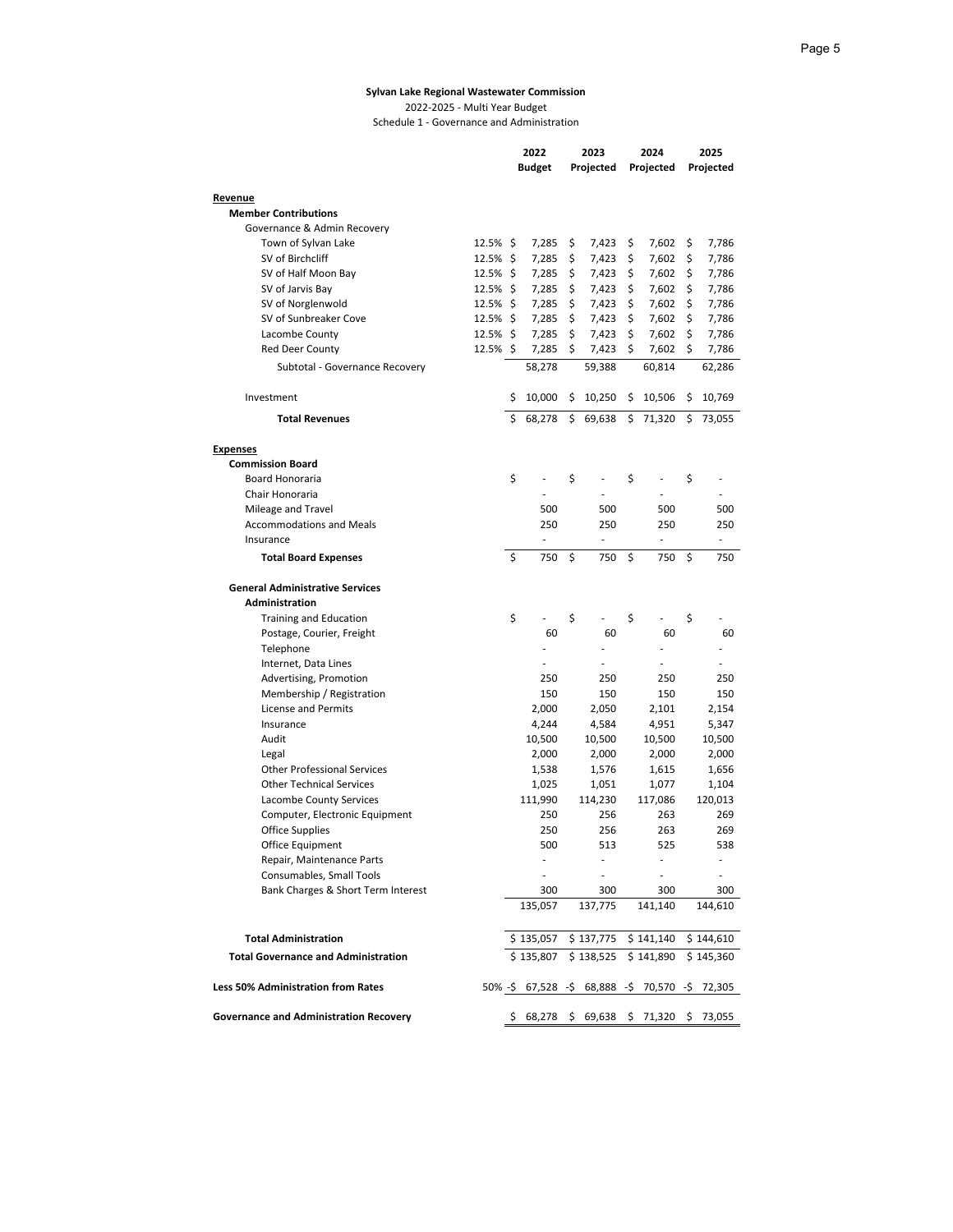2022-2025 - Multi Year Budget

Schedule 2 - Red Deer Transmission

|                                                               |    | 2022            | 2023            | 2024            | 2025            |  |  |  |
|---------------------------------------------------------------|----|-----------------|-----------------|-----------------|-----------------|--|--|--|
|                                                               |    | <b>Budget</b>   | Projected       | Projected       | Projected       |  |  |  |
|                                                               |    |                 |                 |                 |                 |  |  |  |
| <b>Expenses</b><br><b>General System Operations</b>           |    |                 |                 |                 |                 |  |  |  |
| Treatment Services - from City of Red Deer<br>Sch 4           |    | \$2.005.824     | \$2,104,922     | \$2,208,952     | \$2,318,161     |  |  |  |
|                                                               |    |                 |                 |                 |                 |  |  |  |
| Operations and Maintenance Expense                            |    |                 |                 |                 |                 |  |  |  |
| Postage, Courier, Freight                                     |    | 300             | 300             | 300             | 300             |  |  |  |
| License and Permits                                           |    | $\overline{a}$  | L.              |                 |                 |  |  |  |
| Insurance                                                     |    | 15,458          | 16,695          | 18,030          | 19,473          |  |  |  |
| Engineering - General                                         |    | 1,000           | 1,000           | 1,000           | 1,000           |  |  |  |
| <b>Other Professional Services</b>                            |    |                 |                 |                 |                 |  |  |  |
| <b>Contracted Operations</b>                                  |    | 111,018         | 113,238         | 116,069         | 118,971         |  |  |  |
| <b>Other Contracted Services</b>                              |    | 1,500           | 1,538           | 1,576           | 1,615           |  |  |  |
| <b>Equipment Rentals</b>                                      |    | 750             | 769             | 788             | 808             |  |  |  |
| <b>Wastewater Testing</b>                                     |    | 6,974           | 7,148           | 7,327           | 7,510           |  |  |  |
| <b>Location Services</b>                                      |    | 7,000           | 7,175           | 7,354           | 7,538           |  |  |  |
| <b>Other Technical Services</b>                               |    | 500             | 513             | 525             | 538             |  |  |  |
| Safety Equipment                                              |    | 500             | 513             | 525             | 538             |  |  |  |
| <b>Other General Supplies</b>                                 |    | 2,000           | 2,050           | 2,101           | 2,154           |  |  |  |
| <b>Consumable Small Tools</b>                                 |    | 1,500           | 1,538           | 1,576           | 1,615           |  |  |  |
|                                                               |    | 148,500         | 152,475         | 157,173         | 162,061         |  |  |  |
| <b>Total General System Operations</b>                        |    | \$2,154,325     | \$2,257,397     | \$2,366,125     | \$2,480,222     |  |  |  |
| <b>Red Deer Forcemain Line</b>                                |    |                 |                 |                 |                 |  |  |  |
|                                                               |    | 4,000           | 4,100           | 4,203           | 4,308           |  |  |  |
| Equipment Repair/Maint<br><b>Odor Management Chemicals</b>    |    | 11,100          | 11,378          | 11,662          | 11,953          |  |  |  |
| <b>Total Red Deer Pipeline</b>                                | \$ | 15,100          | \$<br>15,478    | \$<br>15,864    | 16,261<br>\$    |  |  |  |
|                                                               |    |                 |                 |                 |                 |  |  |  |
| Sylvan Lake Regional Lift Station & Septage Receiving Station |    |                 |                 |                 |                 |  |  |  |
| Internet, Data Lines                                          |    | 12,250          | 12,556          | 12,870          | 13,192          |  |  |  |
| Repair/Maintenance                                            |    | 113,304         | 105,132         | 107,760         | 110,454         |  |  |  |
| Fuel, Lubricants                                              |    | 750             | 769             | 788             | 808             |  |  |  |
| Repair, Maintenance, Parts                                    |    | 7,750           | 7,944           | 8,142           | 8,346           |  |  |  |
| <b>Odor Management Chemicals</b>                              |    | 161,250         | 165,281         | 169,413         | 173,649         |  |  |  |
| Electric Power                                                |    | 108,000         | 113,400         | 119,070         | 125,024         |  |  |  |
| <b>Natural Gas</b>                                            |    | 6,395           | 6,714           | 7,050           | 7,402           |  |  |  |
| <b>Municipal Utilities</b>                                    |    | 3,800           | 3,895           | 3,992           | 4,092           |  |  |  |
| <b>Total Sylvan Lake Lift Station</b>                         | \$ | 413,499         | \$<br>415,691   | \$<br>429,086   | \$<br>442,966   |  |  |  |
|                                                               |    |                 |                 |                 |                 |  |  |  |
| <b>Odour Management Facility</b>                              |    |                 |                 |                 |                 |  |  |  |
| Internet, Data Lines                                          |    | 2,668           | 2,735           | 2,803           | 2,873           |  |  |  |
| Site Repair/Maintenance<br>Repair, Maintenance, Parts         |    | 12,950<br>1,800 | 13,274<br>1,845 | 13,606<br>1,891 | 13,946<br>1,938 |  |  |  |
| <b>Odor Management Chemicals</b>                              |    | 3,060           | 3,137           | 3,215           | 3,295           |  |  |  |
| <b>Electric Power</b>                                         |    | 3,413           | 3,583           | 3,762           | 3,950           |  |  |  |
| <b>Municipal Utilities</b>                                    |    | 3,438           | 3,524           | 3,612           | 3,702           |  |  |  |
|                                                               | \$ | 27,328          | \$<br>28,097    | \$<br>28,889    | \$              |  |  |  |
| <b>Total Odor Management Facility</b>                         |    |                 |                 |                 | 29,705          |  |  |  |
| <b>Financial Transactions</b>                                 |    |                 |                 |                 |                 |  |  |  |
| <b>Transfer to Reserves</b>                                   |    | 250,000         | 250,000         | 250,000         | 250,000         |  |  |  |
| Debenture Interest Payments                                   |    | 141,116         | 136,590         | 131,927         | 127,123         |  |  |  |
| Debenture Principal Payments                                  |    | 152,671         | 157,197         | 161,860         | 166,664         |  |  |  |
| <b>Total Financial Transactions</b>                           | S  | 543,787         | \$<br>543,787   | 543,787<br>\$.  | \$<br>543,787   |  |  |  |
|                                                               |    |                 |                 |                 |                 |  |  |  |
| <b>Total Red Deer Transmission System</b>                     |    | \$3,154,039     | \$3,260,450     | \$3,383,751     | \$3,512,942     |  |  |  |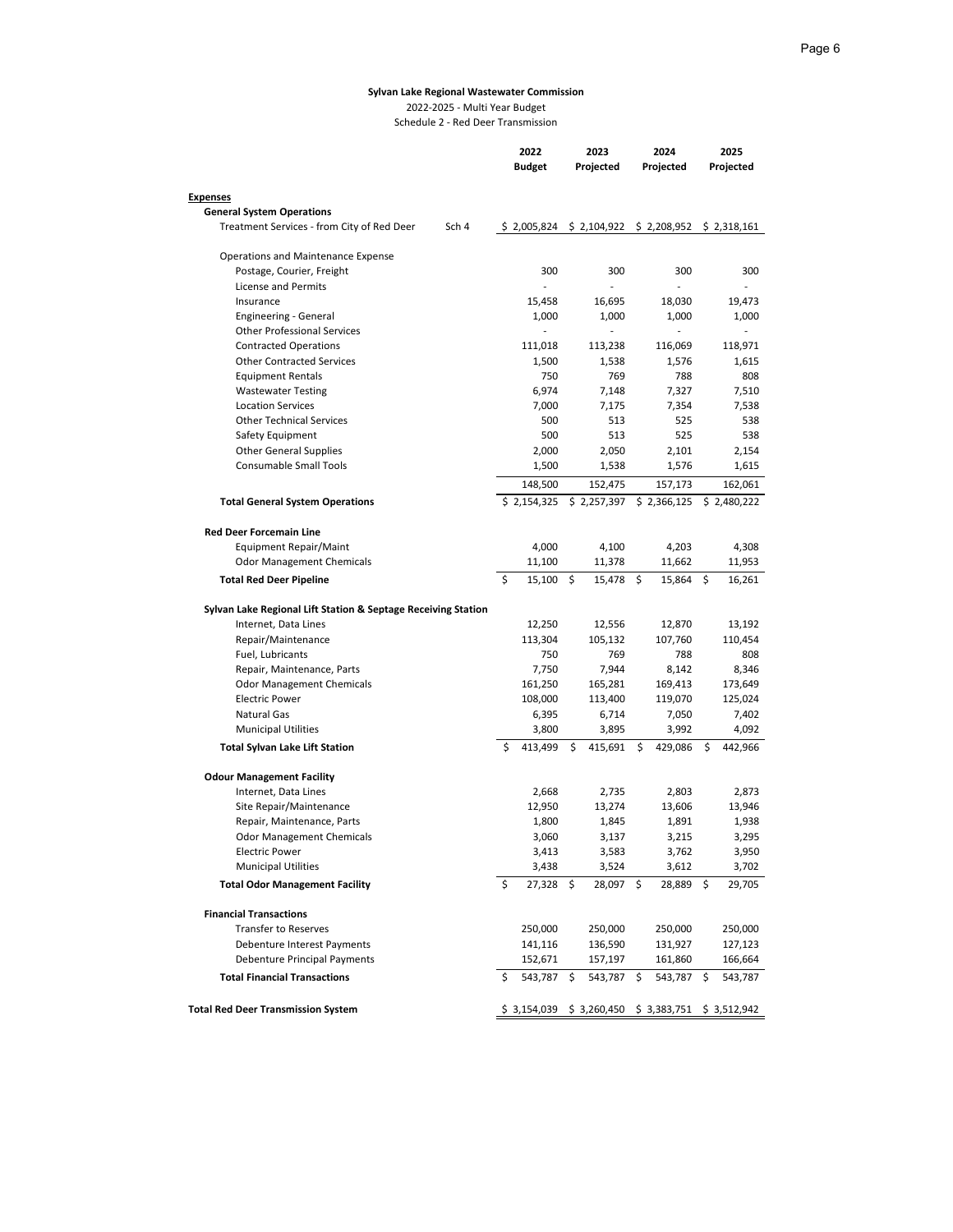2022-2025 - Multi Year Budget Schedule 3 - Lakeshore Transmission

|                                            |       |     | 2022<br><b>Budget</b> | 2023<br>Projected        | 2024<br>Projected | 2025<br>Projected        |
|--------------------------------------------|-------|-----|-----------------------|--------------------------|-------------------|--------------------------|
|                                            |       |     |                       |                          |                   |                          |
| <b>Expenses</b>                            |       |     |                       |                          |                   |                          |
| <b>General System Operations</b>           |       |     |                       |                          |                   |                          |
| Transmission Charge - Town of Sylvan Lake  | Sch 4 | -\$ | 43,124                | \$<br>44.644             | \$<br>46,218      | \$47,847                 |
| Operations and Maintenance Expense         |       |     |                       |                          |                   |                          |
| Postage, Courier, Freight                  |       |     | 100                   | 100                      | 100               | 100                      |
| Telephone / Communications                 |       |     |                       |                          |                   |                          |
| Internet, Data Lines                       |       |     |                       |                          |                   |                          |
| Insurance - Property                       |       |     | 4,939                 | 5,334                    | 5,761             | 6,221                    |
| <b>Contracted System Operation</b>         |       |     | 78,832                | 80,409                   | 82,017            | 83,657                   |
| <b>Equipment Rental</b>                    |       |     | 500                   | 513                      | 525               | 538                      |
| <b>Wastewater Testing</b>                  |       |     | 2,324                 | 2,382                    | 2,442             | 2,503                    |
| Locates - Alberta One Call                 |       |     | 4,000                 | 4,100                    | 4,203             | 4,308                    |
| <b>Other Technical Services</b>            |       |     | 500                   | 513                      | 525               | 538                      |
| Safety Equipment                           |       |     | 750                   | 769                      | 788               | 808                      |
| <b>Other General Supplies</b>              |       |     | 250                   | 256                      | 263               | 269                      |
| <b>Small Tools</b>                         |       |     |                       | $\frac{1}{2}$            | ÷,                |                          |
|                                            |       |     | 92,195                | 94,375                   | 96,623            | 98,943                   |
| <b>Total General System Operations</b>     |       | \$  | 135,318               | \$139,018                | \$142,840         | \$146,789                |
| <b>North Shore Main Line</b>               |       |     |                       |                          |                   |                          |
| Line Flushing                              |       |     | 14,000                | 14,350                   | 14,709            | 15,076                   |
| Repair, Maintenance Parts                  |       |     | 4,000                 | 4,100                    | 4,203             | 4,308                    |
| <b>Total North Shore Line</b>              |       | \$  | 18,000                | \$.<br>18,450            | \$<br>18,911      | \$<br>19,384             |
| <b>Blissful Beach Liftstation</b>          |       |     |                       |                          |                   |                          |
| Internet, Data Lines                       |       |     | 900                   | 923                      | 946               | 969                      |
| Repair/Maintenance                         |       |     | 19,500                | 19,988                   | 20,487            | 20,999                   |
| Safety Equipment                           |       |     | 500                   | 513                      | 525               | 538                      |
| <b>Repair and Maintenance Parts</b>        |       |     | 1,000                 | 1,025                    | 1,051             | 1,077                    |
| <b>Odor Management Chemicals</b>           |       |     | 20,900                | 21,423                   | 21,958            | 22,507                   |
| <b>Electric Power</b>                      |       |     | 6,000                 | 6,300                    | 6,615             | 6,946                    |
| <b>Total Blissful Beach Lift Station</b>   |       | \$  | 48,800                | \$<br>50,170             | \$.<br>51,582     | S<br>53,037              |
| <b>North Shore Lift Station</b>            |       |     |                       |                          |                   |                          |
| Internet, Data Lines                       |       |     | 900                   | 923                      | 946               | 969                      |
| Repair/Maintenance                         |       |     | 22,420                | 22,981                   | 23,555            | 24,144                   |
| <b>Equipment Rentals</b>                   |       |     | 2,000                 | 2,000                    | 2,000             | 2,000                    |
| <b>Other Technical Services</b>            |       |     | 500                   | 513                      | 525               | 538                      |
| Safety Equipment                           |       |     | $\frac{1}{2}$         | $\overline{\phantom{a}}$ | $\blacksquare$    | $\overline{\phantom{a}}$ |
| Fuel, Lubricants                           |       |     | 120                   | 123                      | 126               | 129                      |
| Repair and Maintenance Parts               |       |     | 500                   | 513                      | 525               | 538                      |
| Consumables, Small Tools                   |       |     |                       |                          |                   |                          |
| <b>Odor Management Chemicals</b>           |       |     | 20,900                | 21,423                   | 21,958            | 22,507                   |
| <b>Electric Power</b>                      |       |     | 25,600                | 26,880                   | 28,224            | 29,635                   |
| <b>Natural Gas</b>                         |       |     | 1,000                 | 1,025                    | 1,051             | 1,077                    |
| <b>Total North Shore Lift Station</b>      |       | \$  | 73,940                | 76,379<br>\$             | 78,910<br>\$      | \$<br>81,538             |
|                                            |       |     |                       |                          |                   |                          |
| <b>Total Lakeshore Transmission System</b> |       | \$  | 276,058               | \$284,017                | \$292,243         | \$300,748                |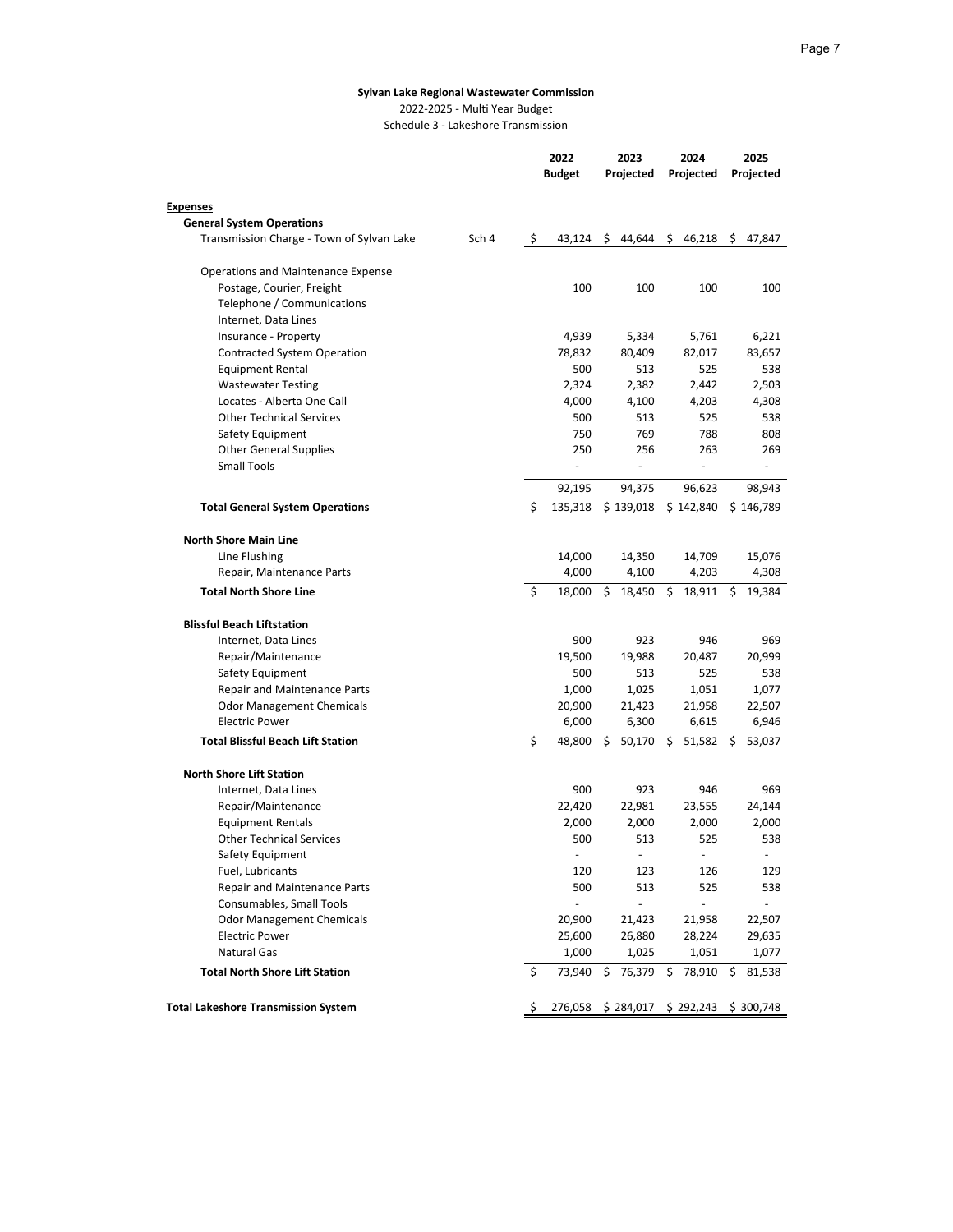2022-2025 - Multi Year Budget

Schedule 4 - Wastewater Volumes & Treatment

|                                   | 2022          | 2023         | 2024         | 2025         |
|-----------------------------------|---------------|--------------|--------------|--------------|
|                                   | <b>Budget</b> | Projected    | Projected    | Projected    |
| <b>Volume Estimates</b>           |               |              |              |              |
| <b>Members</b>                    |               |              |              |              |
| Town of Sylvan Lake               | 1,556,639     | 1,595,555    | 1,635,444    | 1,676,330    |
| S.V. of Birchcliff                | 23,740        | 23,977       | 24,217       | 24,459       |
| S.V. of Jarvis Bay                | 20,395        | 20,599       | 20,805       | 21,013       |
| S.V. of Norglenwold               | 27,414        | 27,688       | 27,965       | 28,245       |
| S.V. of Sunbreaker Cove           | 24,816        | 25,064       | 25,315       | 25,568       |
| S.V. of Half Moon Bay             |               |              |              |              |
| Lacombe County - North            | 929           | 938          | 948          | 957          |
| Lacombe County - South            |               |              |              |              |
| Red Deer County - North           |               |              |              |              |
| Red Deer County - 11A             |               |              |              |              |
| <b>Total Members</b>              | 1,653,933     | 1,693,821    | 1,734,693    | 1,776,572    |
| <b>Septage Receiving Station</b>  | 33,939        | 34,278       | 34,621       | 34,967       |
| <b>Customers</b>                  |               |              |              |              |
| City of Red Deer                  |               |              |              |              |
| <b>Total Volumes in M3</b>        | 1,687,871     | 1,728,100    | 1,769,314    | 1,811,539    |
| <b>Treatment Costs</b>            |               |              |              |              |
| <b>City of Red Deer Treatment</b> |               |              |              |              |
| Cost per M3                       | 1.188         | 1.217        | 1.248        | 1.279        |
| Customer                          |               |              |              |              |
| <b>Members</b>                    | 1,964,513     | 2,062,189    | 2,164,748    | 2,272,434    |
| Septage Receiving Station         | 40,312        | 41,733       | 43,204       | 44,727       |
| City of Red Deer                  |               |              |              |              |
| Allocation for Non Spec           | 1,000         | 1,000        | 1,000        | 1,000        |
| <b>Total Costs</b>                | \$2,005,824   | \$2,104,922  | \$2,208,952  | \$2,318,161  |
| <b>Total Treatment Costs</b>      | \$2,005,824   | \$2,104,922  | \$2,208,952  | \$2,318,161  |
| <b>Transmission Costs</b>         |               |              |              |              |
| <b>Sylvan Lake Transmission</b>   |               |              |              |              |
| Cost per M3                       | \$<br>0.90    | 0.925        | 0.948        | 0.971        |
| Customer                          |               |              |              |              |
| <b>Members</b>                    | 43,124        | 44,644       | 46,218       | 47,847       |
| Septage Receiving Station         |               |              |              |              |
| <b>Total Transmission Costs</b>   | \$<br>43,124  | \$<br>44,644 | \$<br>46,218 | \$<br>47,847 |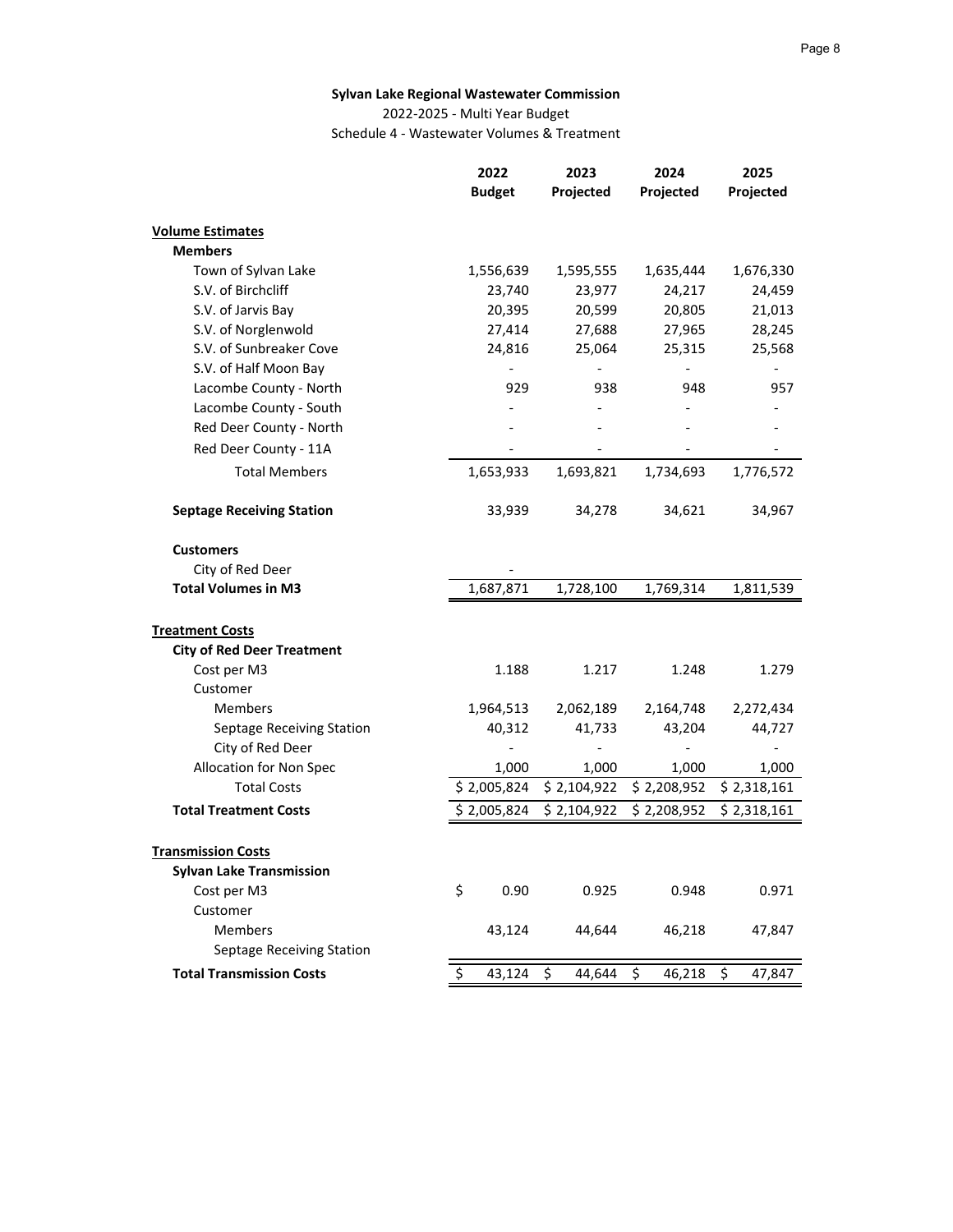# **Sylvan Lake Regional Wastewater Commission** 2022-2025 - Multi Year Budget Schedule 5 - Rate Calculation

|                                                  |                  |        |    | 2022            |      | 2023                      | 2024 |               | 2025        |
|--------------------------------------------------|------------------|--------|----|-----------------|------|---------------------------|------|---------------|-------------|
|                                                  |                  |        |    | <b>Budget</b>   |      | Projected                 |      | Projected     | Projected   |
|                                                  |                  |        |    |                 |      |                           |      |               |             |
| <b>Single Rate Calculation</b>                   |                  |        |    |                 |      |                           |      |               |             |
| <b>Members' Volumes (M3)</b>                     | Sch <sub>5</sub> |        |    | 1,653,933       |      | 1,693,821                 |      | 1,734,693     | 1,776,572   |
|                                                  |                  |        |    |                 |      |                           |      |               |             |
| <b>Total Operating Expenses</b>                  |                  |        |    |                 |      |                           |      |               |             |
| Governance and Administration                    | Sch 1            |        |    | \$135,807       | \$   | 138,525 \$                |      | 141,890 \$    | 145,360     |
| Red Deer Transmission                            | Sch <sub>2</sub> |        |    | 3,154,039       |      | 3,260,450                 |      | 3,383,751     | 3,512,942   |
| Lakeshore Transmission                           | Sch <sub>3</sub> |        |    | 276,058         |      | 284,017                   |      | 292,243       | 300,748     |
| <b>Total Annual Expenses</b>                     |                  |        |    | \$3,565,904     |      | \$3,682,992               |      | \$3,817,885   | \$3,959,050 |
|                                                  |                  |        |    |                 |      |                           |      |               |             |
| <b>Less Non-Rate Revenue</b>                     |                  |        |    |                 |      |                           |      |               |             |
| <b>Member Contributions</b>                      |                  |        |    |                 |      |                           |      |               |             |
| Governance & Administration                      | Sch 1            | -\$    |    | $68,278 - 5$    |      | $69,638 - $$              |      | 71,320 -\$    | 73,055      |
| Debenture Recovery                               | Sch 6            |        |    | 18,099 -        |      | 18,099 -                  |      | 18,099 -      | 18,099      |
| Septage Receiving Station                        | Sch <sub>5</sub> |        |    | 243,681         |      | 246,118 -                 |      | 248,579 -     | 251,065     |
| <b>Total Non-Rate Revenue</b>                    |                  | -\$    |    | $330,059 - $$   |      | $333,855 - $$             |      | $337,999 - $$ | 342,219     |
|                                                  |                  |        |    |                 |      |                           |      |               |             |
| <b>Revenue Required from Rates</b>               |                  |        |    | \$3,235,845     |      | \$3,349,137               |      | \$3,479,886   | \$3,616,831 |
| Rate Required /M3 - Single Rate                  |                  |        | \$ | $1.96 \quad$ \$ |      | 1.98                      |      | 2.01          | 2.04        |
| <b>Transition Rate Calculation</b>               |                  |        |    |                 |      |                           |      |               |             |
| Town of Sylvan Lake                              |                  |        |    |                 |      |                           |      |               |             |
| Governance and Administration (25%)              |                  | 25% \$ |    | $33,952$ \$     |      | 34,631                    |      |               |             |
| Red Deer Transmission                            |                  |        |    | 3,154,039       |      | 3,260,450                 |      |               |             |
| <b>Total Expenses</b>                            |                  |        |    | \$3,187,990     |      | \$3,295,081               |      |               |             |
|                                                  |                  |        |    |                 |      |                           |      |               |             |
| Total Member Volume (m3)                         |                  |        |    | 1,653,933       |      | 1,693,821                 |      |               |             |
| Interim Rate (Red Deer line)                     |                  |        | \$ | $1.89$ \$       |      | 1.91                      |      |               |             |
| Sylvan Lake Revenue                              |                  |        |    |                 |      |                           |      |               |             |
| Volume                                           |                  |        |    | 1,556,639       |      | 1,595,555                 |      |               |             |
| Town Revenue                                     |                  |        |    | \$2,942,047     |      | \$3,047,509               |      |               |             |
|                                                  |                  |        |    |                 |      |                           |      |               |             |
| <b>Remaining Members</b>                         |                  |        |    |                 |      |                           |      |               |             |
| <b>Total Revenue Required</b>                    |                  |        |    | \$3,235,845     |      | \$3,349,137               |      |               |             |
| Less: Town of Sylvan Lake Revenue                |                  |        |    | $-52,942,047$   |      | $-5$ 3,047,509            |      |               |             |
| Revenue Required from Members                    |                  |        | \$ | 293,798         | \$   | 301,628                   |      |               |             |
| Total Remaining Member Volume(m3)                |                  |        |    | 97,294          |      | 98,267                    |      |               |             |
| Unbuffered Rate                                  |                  |        |    |                 |      |                           |      |               |             |
| Single System Rate                               |                  |        | \$ | 1.96            | -\$  | 1.98                      |      |               |             |
| Interim Additional                               |                  |        | \$ | 1.06            | \$   | 1.09                      |      |               |             |
| <b>Required Rate</b>                             |                  |        |    | 3.02            | \$   | 3.07                      |      |               |             |
|                                                  |                  |        |    |                 |      |                           |      |               |             |
| <b>Buffered rate</b>                             |                  |        |    |                 |      |                           |      |               |             |
| Unbuffered Revenue                               |                  |        | \$ | 293,798 \$      |      | 301,628                   |      |               |             |
| <b>Buffered Rate</b>                             |                  |        | \$ | 3.08            | - \$ | 3.11                      |      |               |             |
| <b>Buffered Revenue</b>                          |                  |        | \$ | 299,636         | \$   | 305,659                   |      |               |             |
| Surplus (Shortfall)                              |                  |        | \$ | 5,838           | \$.  | 4,031                     |      |               |             |
|                                                  |                  |        |    |                 |      |                           |      |               |             |
| <b>Revenue from Rates</b><br>Town of Sylvan Lake |                  |        |    | \$2,942,047     |      | \$3,047,509               |      | 3,280,700     | 3,413,007   |
| S.V. of Birchcliff                               |                  |        |    | 73,112          |      | 74,582                    |      | 48,580        | 49,799      |
| S.V. of Jarvis Bay                               |                  |        |    | 62,810          |      | 64,073                    |      | 41,735        | 42,782      |
| S.V. of Norglenwold                              |                  |        |    | 84,427          |      | 86,124                    |      | 56,098        | 57,506      |
| S.V. of Sunbreaker Cove                          |                  |        |    | 76,426          |      | 77,962                    |      | 50,781        |             |
| S.V. of Half Moon Bay                            |                  |        |    |                 |      |                           |      |               | 52,056      |
| Lacombe County - North                           |                  |        |    | 2,861           |      | 2,918                     |      | 1,901         | 1,948       |
|                                                  |                  |        |    | ä,              |      | ÷                         |      | ÷             |             |
| Lacombe County - South                           |                  |        |    | ä,              |      | ÷,                        |      | i,            | ä,          |
| Red Deer County - North                          |                  |        |    | ä,              |      | ×,                        |      | ÷,            |             |
| Red Deer County - 11A                            |                  |        |    |                 |      |                           |      |               |             |
| <b>Total Members</b>                             |                  |        |    | \$3,241,683     |      | \$3,353,168               |      | \$3,479,794   | \$3,617,100 |
| From (To) Contingency Reserve                    |                  | -\$    |    | 5,838           | -\$  | 4,031                     | \$   |               | \$          |
| <b>Total Rate Revenue</b>                        |                  |        |    | \$3,235,845     |      | $$3,349,137$ $$3,479,794$ |      |               | \$3,617,100 |
|                                                  |                  |        | \$ | ÷               | \$   | ÷                         | -\$  | $92 \quad$ \$ | 269         |